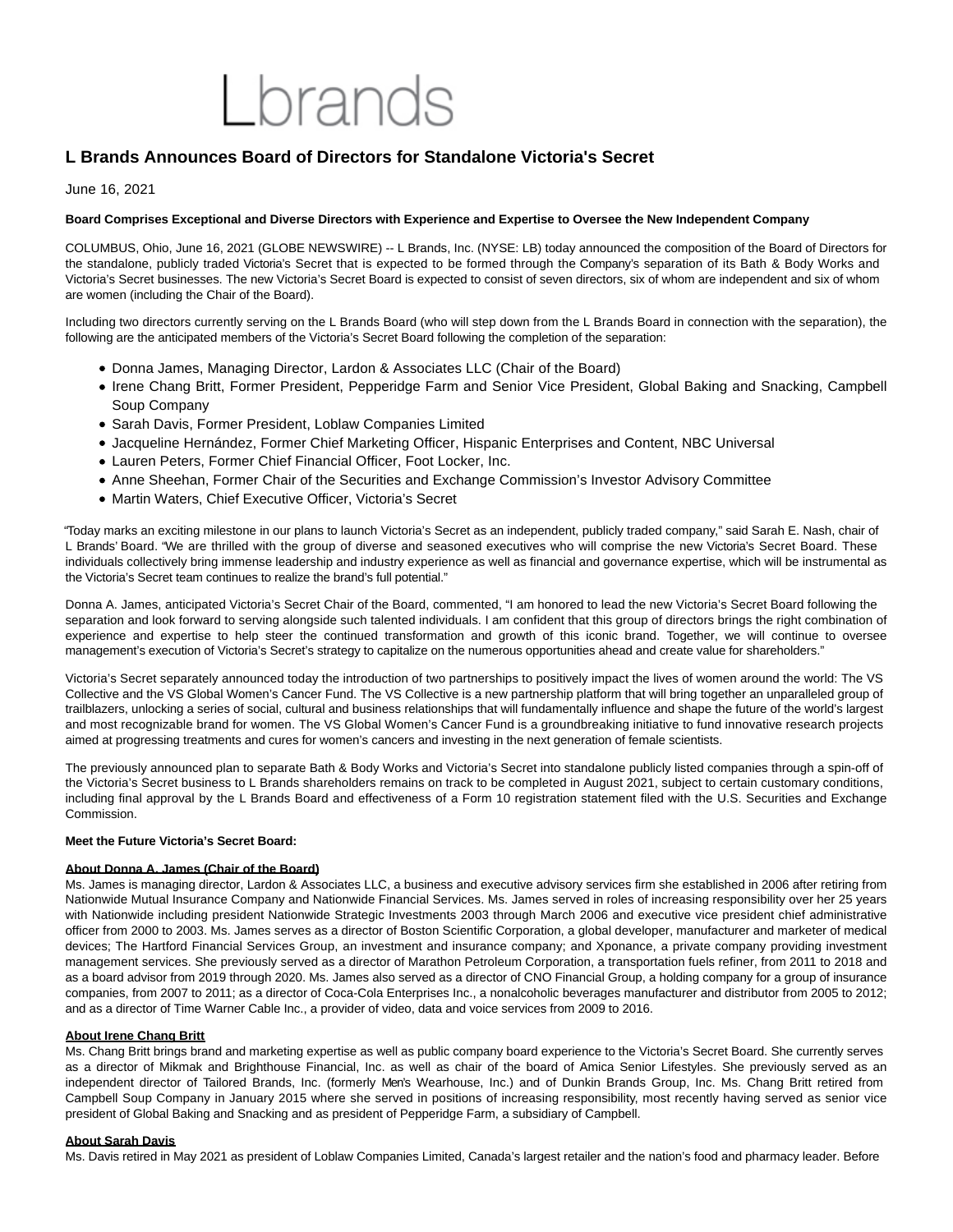taking on the role as President in 2017, Sarah served as chief administrative officer of Loblaw where she had a broad portfolio of responsibilities including corporate strategy, supply chain, information technology, real estate and human resources. Prior to this, Sarah served as chief financial officer. Sarah holds an Honours Bachelor of Commerce degree from Queens University and is a Fellow Chartered Professional Accountant. Sarah serves as a director of AGF Investments and brings corporate finance expertise and public company board experience to the Victoria's Secret Board. She previously served as a board member of T&T Supermarkets and President's Choice Financial.

## **About Jaqueline Hernández**

Ms. Hernández currently serves as the chief executive officer and co-founder of New Majority Ready. She also serves as a director at Estrella Media, Redbox Automated Retail and Isos Acquisition Corp. She previously served as the chief operating officer of NBCUniversal Telemundo Enterprises, the chief marketing officer of NBCUniversal Hispanic Enterprises and the president of Combate Americas. Ms. Hernandez is a seasoned executive with expertise in multicultural marketing and strategic planning.

#### **About Lauren Peters**

Ms. Peters recently retired from her role as executive vice president, chief financial officer of Foot Locker, Inc., the specialty retailer at the heart of the sport and sneaker communities around the globe, after having served in positions of increasing responsibility over a 24-year career at the company. She currently serves as a director of La-Z-Boy, Inc., the most recognized brand in the furniture industry, and previously served as a director of Carbon38, the digitally led premier destination for active fashion. Ms. Peters brings extensive financial and strategic planning experience with consumer-focused, omni-channel, global retailers, and public company board experience, to the Victoria's Secret Board.

#### **About Anne Sheehan**

Ms. Sheehan was the chair of the Securities and Exchange Commission's Investor Advisory Committee from 2012 to 2020. From 2008 until 2018, Ms. Sheehan served as the director of corporate governance at The California State Teachers' Retirement System (CalSTRS), the largest educator-only pension fund in the world and the second largest pension fund in the United States. She previously served as the chief deputy director for Policy at the California Department of Finance from 2004 to 2008 and as executive director at the California Building Industry Foundation from 2000 to 2004. Ms. Sheehan is a director of Cohn Robbins Holdings Corp., a blank check company founded for the purpose of effecting a merger, share exchange, asset acquisition, share purchase, reorganization or similar business combination with one or more business entities. Ms. Sheehan is a founder of the Investor Stewardship Group, serves on the Advisory Board of the Weinberg Center for Corporate Governance at the University of Delaware, is a member of the Advisory Board of Rock Center for Corporate Governance of Stanford Law School and is a Senior Advisor at PJT Camberview.

#### **About Martin Waters**

Mr. Waters currently serves as chief executive officer, Victoria's Secret. He joined L Brands in 2008 as head of the international division. Under Mr. Waters' leadership, the international business has expanded from the early phases of incubation to more than 700 stores globally. Prior to his role with L Brands, Mr. Waters was managing director for Boots Retail International, the world's leading health and beauty retailer. He has lived and worked in five countries leveraging his experience in strategic planning, merchandising, brand management, marketing and supply chain operations to establish new business models in more than 80 countries around the world. As part of his commitment to the community, Mr. Waters is a governor on the National Board of the Boys and Girls Clubs of America and serves as chairman of the Midwest region.

#### **ABOUT L BRANDS:**

L Brands, through Bath & Body Works, Victoria's Secret and PINK, is an international company. The company operates 2,681 company-operated specialty stores in the United States, Canada and Greater China, in more than 700 franchised locations worldwide and through its websites worldwide.

#### **Safe Harbor Statement Under the Private Securities Litigation Reform Act of 1995**

We caution that any forward-looking statements (as such term is defined in the Private Securities Litigation Reform Act of 1995) contained in this report or made by our Company or our management involve risks and uncertainties and are subject to change based on various factors, many of which are beyond our control. Accordingly, our future performance and financial results may differ materially from those expressed or implied in any such forward-looking statements. Words such as "estimate," "project," "plan," "believe," "expect," "anticipate," "intend," "planned," "potential" and any similar expressions may identify forward-looking statements. Risks associated with the following factors, among others, in some cases have affected and in the future could affect our financial performance and actual results and could cause actual results to differ materially from those expressed or implied in any forward-looking statements included in this report or otherwise made by our company or our management:

- the spin-off may not be consummated within the anticipated time period or at all;
- disruption to our business in connection with the proposed spin-off and that we could lose revenue as a result of such disruption;
- the spin-off may not be tax-free for U.S. federal income tax purposes;
- a loss of synergies from separating the businesses that could negatively impact the balance sheet, profit margins or earnings of both businesses or that the companies resulting from the spin-off do not realize all of the expected benefits of the spin-off;
- the combined value of the common stock of the two publicly-traded companies will not be equal to or greater than the value of our common stock had the spin-off not occurred;
- general economic conditions, consumer confidence, consumer spending patterns and market disruptions including pandemics or significant health hazards, severe weather conditions, natural disasters, terrorist activities, financial crises, political crises or other major events, or the prospect of these events;
- the novel coronavirus (COVID-19) global pandemic has had and is expected to continue to have an adverse effect on our business and results of operations;
- the seasonality of our business;
- divestitures or other dispositions, including a spin-off of Victoria's Secret and related operations and contingent liabilities from businesses that we have divested;
- difficulties arising from turnover in company leadership or other key positions;
- our ability to attract, develop and retain qualified associates and manage labor-related costs;